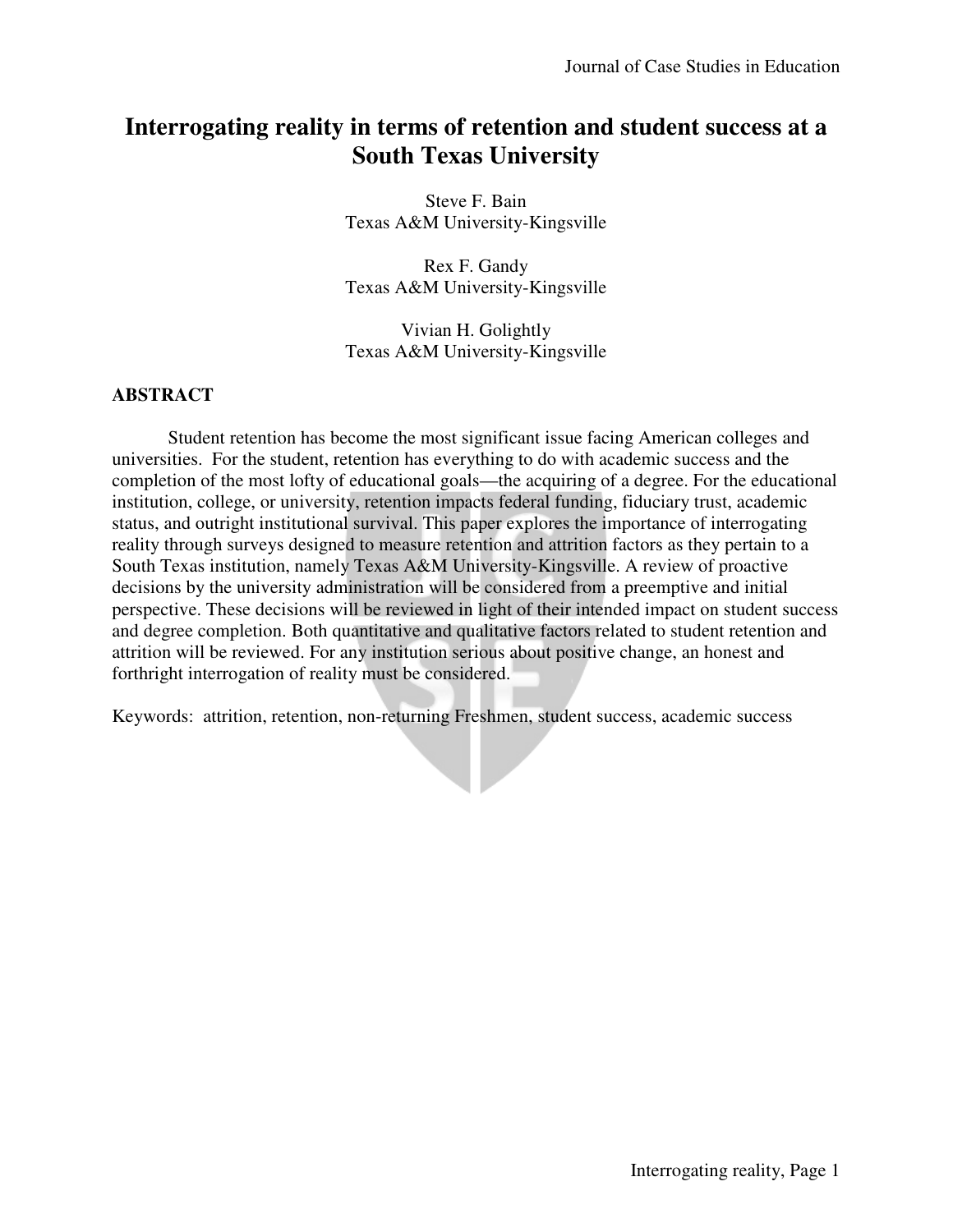#### **INTRODUCTION**

 Student retention has become the most significant issue facing American colleges and universities. For the student, retention has everything to do with academic success and the completion of the most lofty of educational goals—the acquiring of a degree. For the educational institution, college, or university, retention impacts federal funding, fiduciary trust, academic status, and outright institutional survival. For the educational institution that wants change, where to start is the key to successful transformation. For any institution serious about positive change, an honest and forthright interrogation of reality must be considered. Interrogating reality creates an atmosphere of institutional introspection which, in itself, fosters accountability, meaningful opportunities, and aspirational approach to effective change (Alexander & Gardner, 2009). This paper explores the significance of retention and attrition factors as they pertain to a South Texas institution, namely Texas A&M University-Kingsville. A review of proactive decisions by the university administration will be considered from a preemptive and initial perspective. These decisions will be reviewed in light of their intended impact on student success and degree completion. Both quantitative and qualitative factors related to student retention and attrition will be reviewed.

# **THE UNIQUENESS OF THE RETENTION ISSUE**

 Understanding the scope of the retention issue for educational institutions has proven to be complicated. Research suggests there is difficulty in assigning a set of common factors for retention, attrition, or success in relationship to student retention. Part of this difficulty may be in the actual definition of terms such as retention, attrition, persistence, graduate, and graduation. Hagedorn (2006) advocated multiple measures for these terms believing the current measures of retention are inadequate and obsolete. Bers and Smith (1991) accurately stated the difficulty in comparing concepts and measures related to student persistence between traditional and nontraditional students. In regards to two-year or community college students, persistence factors are hard to define. According to Tinto (1987), most consistent findings are connected to traditional students in a four-year college or university. Hence, studies such as these seem to suggest each academic institution develop and implement a more unique and customized plan to address student retention and success. Tinto (2006) further concluded that academic institutions must take retention seriously. It must not be seen as simply another problematic issue to be addressed by university administration. It must become a way of life for an institution, deeply engrained in its own academic persona.

 Great care must be had when an institution refers to the students as "dropouts." Astin (1971) accurately stated "the term 'dropout' is imperfectly defined" (p. 15). When educators or institutions refer to non-persisting students as dropouts, the onus seems to be on the student without any responsibility of the university taken into consideration.

#### **FIRST GENERATION STUDENTS**

 Since Texas A&M University-Kingsville is a Hispanic-serving institution (HSI), retention among Hispanic/Latino students cannot be overlooked. According to Longerbeam, Sedlacek, and Alatorre (2004), studying those factors affecting Latino retention is complex at best. They found diversity in ethnicity, language, acculturation, and socio-economic status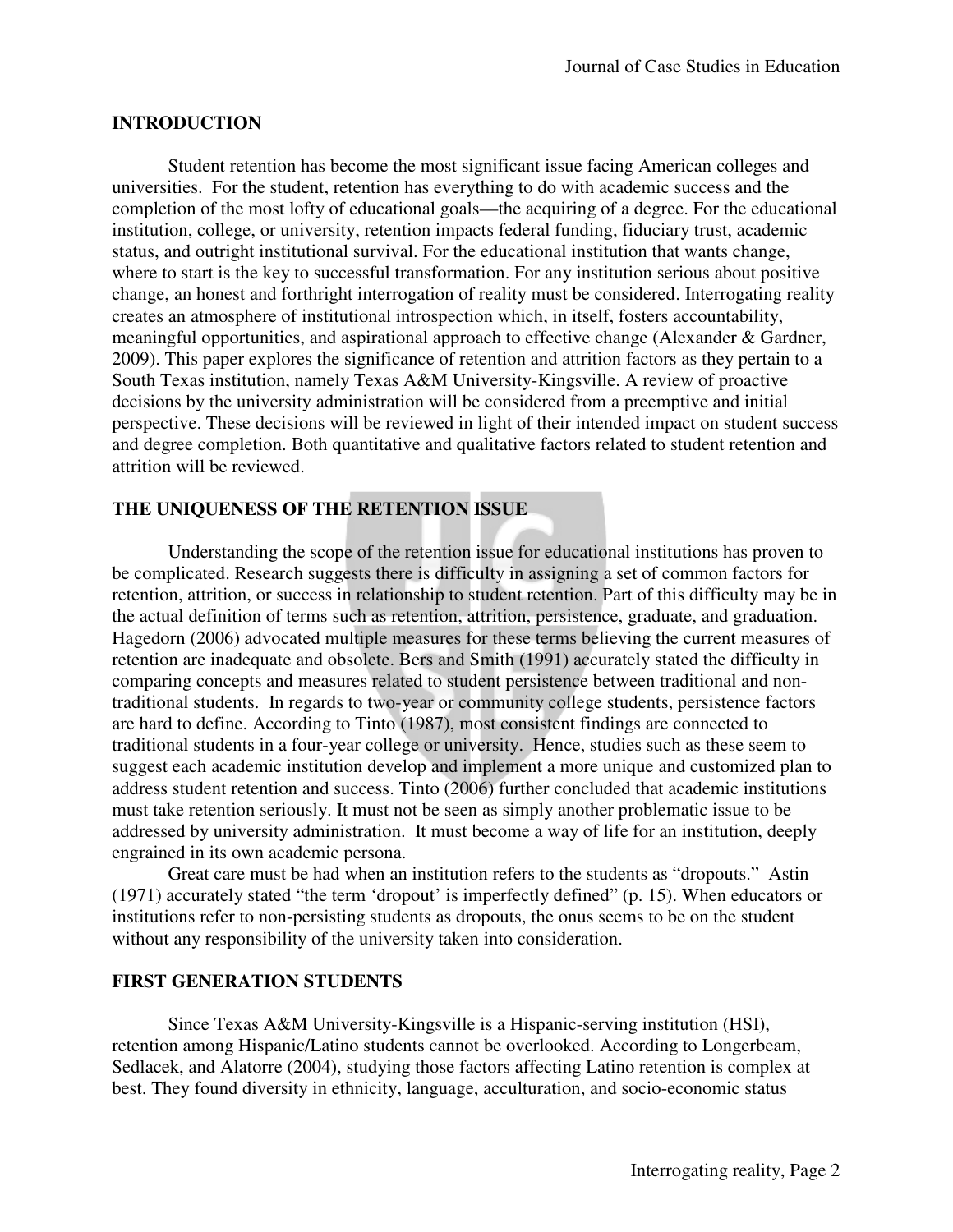contributes to the difficulty. Their study also found "there are significant differences between Latino and non-Latino students regarding their attitudes towards diversity, their concerns about academic ability, and their concerns about financing their educations" (Longerbeam et al, 2004, p. 549).

 Applying many of these concepts to students across the board can be particularly problematic, especially for first generation college students whether they are Hispanic or non-Hispanic. These are identified as those students whose parents did not graduate from college (Ishitani, 2003). First generation college students have been found to have a more difficult time in their first year of college. Jenkins, Mayazaki, and Janosik (2009) concluded first-gen students (particularly of color) are "less confident in their academic ability and readiness for higher education" (p. 6). Ishitani (2003) found, through a longitudinal study, that "merely offering firstgeneration students opportunities to attend college may not guarantee them academic success" (p. 447). First-gen Hispanic students have been found to have particular difficulty in their first year of college because of "the conflicting expectations of family members" (Merisotis & McCarthy, 2005, p. 48). This may be connected with the stress of finances since many Hispanic families continue to depend on their student's support (Longerbeam et al, 2004). Budny and Paul (2002) postulated the importance of family support to student success. They found students who go away for their first year of college need both emotional independence and the support of their parents.

 Among the elements of risk, Collier and Morgan (2008) discussed the importance of role mastery for first generation students. Many first generation college students have difficulty moving into the role of college student. For them, they have no reference to the role they should play. This role playing then becomes an unexplored area of their academic experience. As Collier and Morgan (2008) asserted, these students have very little cultural capital, a theory postulated by French sociologist Pierre Bourdieu. They defined cultural capital as the "preexisting knowledge about interacting successfully in academic settings" (p. 429). In contrast, their peers who have had exposure to college roles and expectations through their parents have a level of cultural capital that fosters role mastery. For university administrators, this concept is vital. As Collier and Morgan (2008) noted:

 The importance of this emphasis on role mastery and tacit knowledge is not limited to the individual or social psychological level. In particular, the upper path in our model is an important location where family-based differences in cultural capital can have an impact on academic outcomes for students from different backgrounds. We, thus, argue that it is easier for traditional students entering the university to become ''role experts,'' due to their greater familiarity with higher education based on their family's past experiences within that institution. In contrast, first-generation students typically possess relatively lower levels of college student expertise, in that, they cannot rely on parental advice to help them identify and resolve role-based problems or to help them understand the university's expectations (p. 442).

 It must not be assumed all students come to the university with and possess the same academic and/or personal resources. Helping students believe in themselves and discover their inner resources needed to compensate for the lack of academic preparation becomes a compelling priority for both faculty and administration. Pritchard and Wilson (2003) observed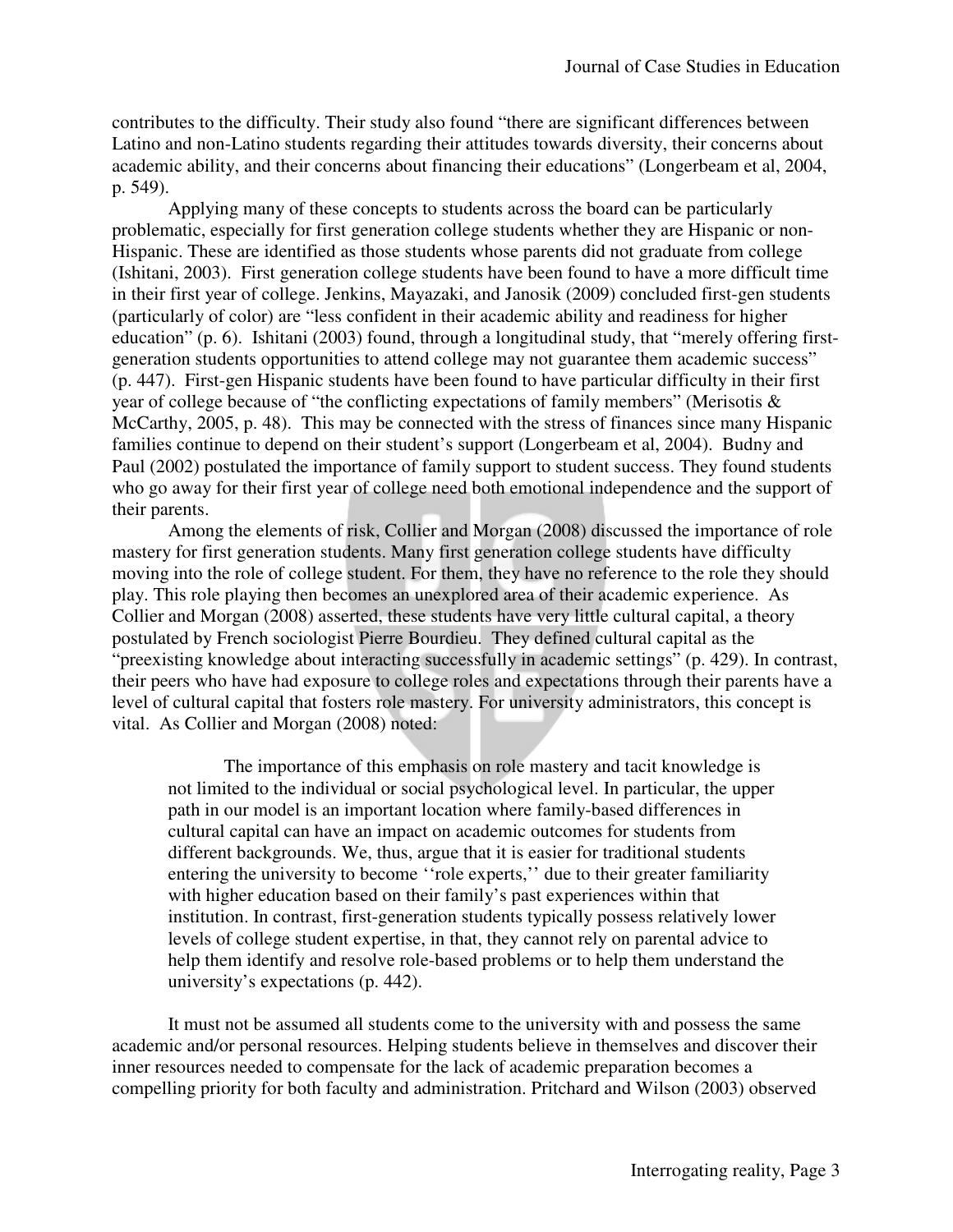the impact of social and emotional factors on student success. While they believed there were other issues involved in student success, they also believed this success was more likely if students were emotionally healthy.

### **DEVELOPING A PLAN**

 As Alexander and Gardner (2001) argued, addressing student retention requires a plan and that plan must begin with a willingness to look honestly and forthrightly at current university policies and procedures. They also emphasized the invaluable role of the faculty and how "retention fatigue" on the part of faculty precludes focusing on the student and more on the subject of retention itself. In other words, if an institution can connect with students on an individual level, the opportunity for the retention issue to improve will greatly increase.

 McLeod and Young (2005) refered to a comprehensive program developed at Fayetteville State University called the Freshman Year Initiative (FYI). They proposed the following purpose of this program:

 To "meet students where they are and to help them get to where they need to be" reflects a developmental view of students—a view grounded in the belief that all human beings are in a process of becoming, of realizing their full potential in all areas of their lives (p. 74).

 The developmental perspective of McLeod and Young (2005) postulated students have the potential to succeed though they are at different maturation levels of life. They further asserted that institutions need to advocate for students and understand academic development is inseparably linked to personal and social development (pp. 74-75). Tinto (2006-2007) was adamant in suggesting retention become part of the academic character and fabric of the institution. Hence, a shared learning environment designed to include the freshman student is vital.

 Collaboration with other academic institutions and organizations is vital. No university can expect to have all the answers. Additionally, retention plans which work for one academic institution may or may not work for another. While there are some global perspectives related to retention for academic institutions everywhere, research indicates it is more about creating a unique approach for each particular institution. McLeod and Young (2005) reported the significance of their collaborative efforts with other institutions, organizations, and consultants and the impact on an individual institution's plan for retention.

 At Texas A&M University-Kingsville, the administration has made retention their main priority. With retention and graduation rates well below the state average, they are committed to improving retention rates and increasing student success. The strategy for success is not simply to address retention in order to reverse the trend, but to create a campus-wide atmosphere of student success for the long-term. Starting with a full faculty meeting, the President challenged the faculty to make retention their priority among students. Other initiatives included forming a committee on retention, bringing in a retention expert for further evaluation, moving the priority of retention to the office of Academic Affairs, and restructuring the Freshman convocation weekend at TAMUK (Tallant, January 2011).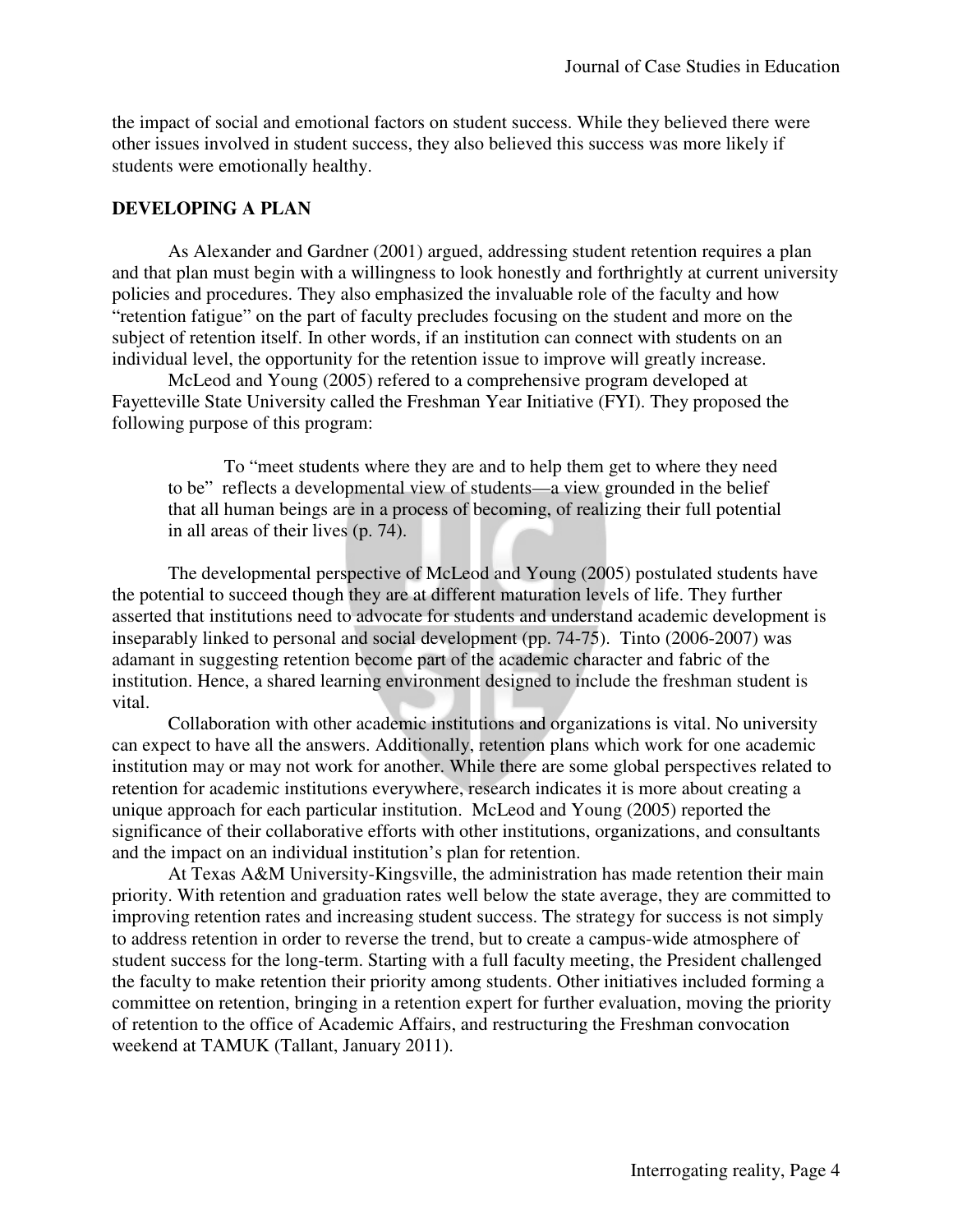Texas A&M University-Kingsville has had a low retention and graduation rate for a number of years. Under the leadership of President Tallant, a five-part plan was developed to reverse this trend:

- First, identify where the University is through a series of surveys.
- Second, hire an expert in retention to provide an objective review of the positive and negative aspects of the university.
- Third, involve the faculty and staff.
- Fourth, create a campus-wide awareness of retention.
- Fifth, implement strategic plans that will become a lifestyle geared toward retention rather than a reactive series of measures that may create administrative fatigue among faculty and staff (Alexander & Gardner, 2009).

 To date, all five of these elements have been implemented. A constant and consistent review of the progress of these plans will provide the University with a concerted and long-term strategy to increase both student and institutional success.

### **And the surveys said…**

 Before any real changes or target responses can be made, the University must know where it is with its students, faculty, staff, and infrastructure. In other words, it must interrogate reality. Between the Fall semester of 2010 and January of 2011, three major surveys were administered to review key elements related to student retention. Additionally, the surveys sought to provide essential information for planning in enrollment management, student affairs, financial affairs, and academic affairs areas.

First, the Noel-Levitz Student Satisfaction  $<sup>TM</sup>$  survey was conducted jointly with the</sup> Institutional Priorities Survey  $<sup>TM</sup>$  (IPS). Both the SSI and IPS were administered in Fall 2010 via</sup> the web. The Noel-Levitz Company hosted the surveys and sent out invitations and reminders. Six thousand five hundred and seventy-eight (6578) students were invited to complete the SSI. One thousand three hundred and fifty-two (1352) students (21.3% response rate) completed the SSI. Seven hundred and seventy seven (777) full-time employees were invited to complete the IPS. Three hundred fifty (350, 45.0% response rate) employees completed the IPS. Texas A&M University-Kingsville student responses were compared to 89,408 students from 84 Southern 4 year public institutions surveyed with the Noel-Levitz Student Satisfaction Inventory between the Fall of 2007 and the Spring of 2010. Demographic breakdown by class level, race, residency status, and academic profile and other dimensions were obtained. In 2010, 97% of the A&M-Kingsville questions demonstrated a response more positive than the national average. Students were generally satisfied with academic advising, faculty as approachable and knowledgeable in their fields, and the overall sense of pride in the campus itself.

 Second, a survey was conducted of non-returning freshmen from the 2009 cohort at TAMUK. A total of 45 respondents to the survey resulted in an initial 19.2% response rate. While it was determined that the actual number of responses was too low to be statistically significant, it was interesting that a pattern of information began to emerge. Of those 45 who responded, only 41 actually completed both parts of the survey. The demographics of those respondents were as follows: 92.7% were ages 18-25, 62.5% were Males, 76.3% were Hispanic, and 44.7% were First Generation students. Seventy-three percent were planning to enroll somewhere in Spring, 2011. The factors in leaving were tabulated according to the descending order of their percentages.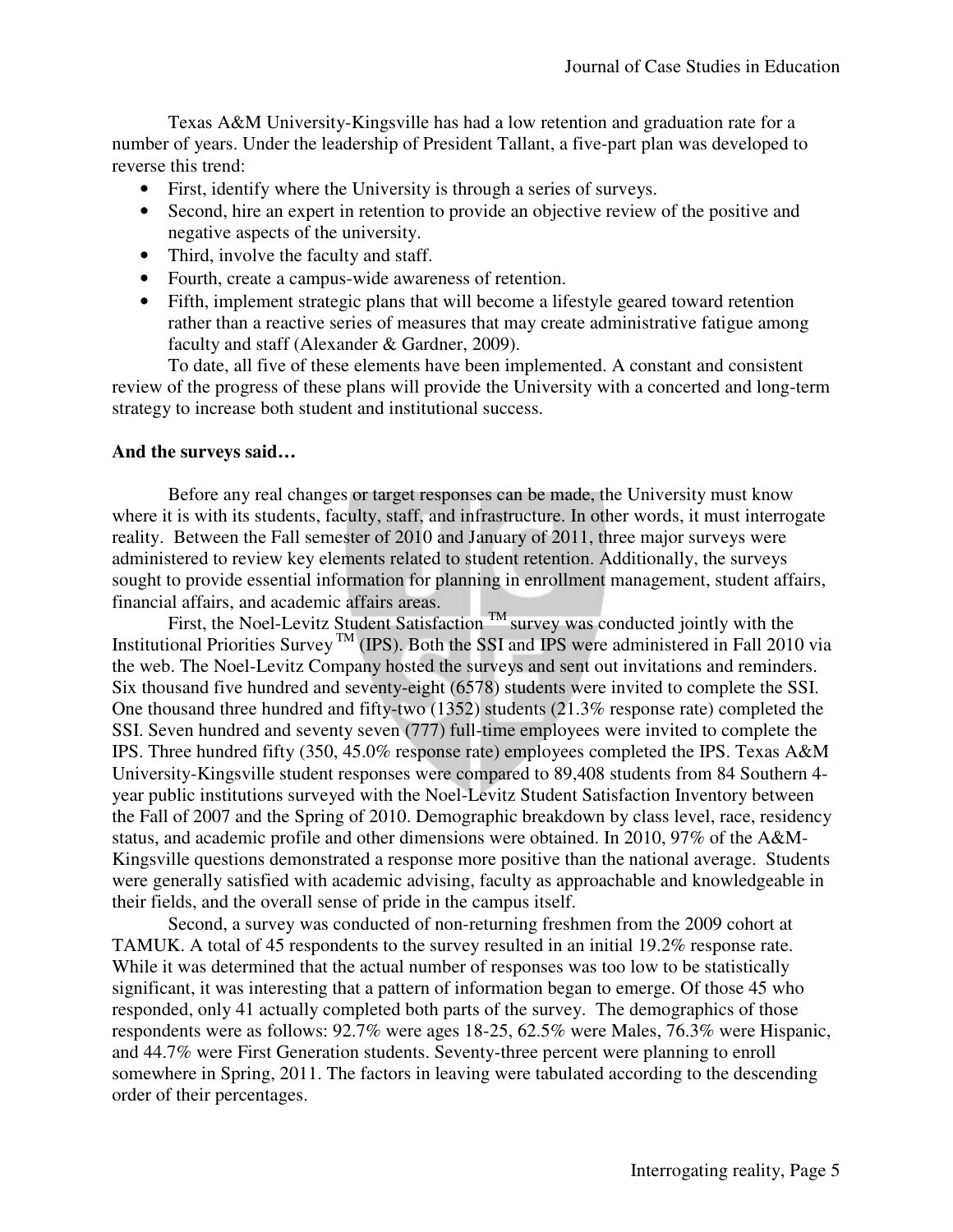- "Finances" at 27.5%
- "Other" at  $30.0\%$
- "Not ready for school" at 22.5%
- "Family Crisis" at 10.0%
- "Didn't feel connected" at  $10.0\%$

 While finances were a significant factor for not returning in the Spring semester, this does not provide a thorough and panoramic explanation. Though finances may have been the ultimate resulting factor, it's likely other issues were at play precipitating the financial dilemma. The lack of preparedness for university life, poor study habits, party mentality, emotional, psychological, and relational issues may have been at play. This could partly explain why the "other" selection was statistically significant. The question then remains whether or not the faculty, staff, and advisors at TAMUK may have been able to recognize these issues and intervene on behalf of the students.

 Third, a summary of the survey was completed in January 2011 designed to measure student satisfaction at TAMUK and the potential relationships to retaining students who achieve their academic success. The Fall 2010 Committee on Retention and Students' Satisfaction surveyed students from November to December of 2010. The survey was administered to 4,962 students who were eligible to respond and 1,134 students completed the survey (23% response rate). The study found most students plan to graduate from A&M-Kingsville (92%) and 58% reported plans to graduate in 3-4 years. Students reported their "choice of major" was the greatest attraction to attend TAMUK (60%) but close proximity to home as a nearly equal value of 54%. When questioned about why friends left school, students reported that they felt the reasons students do not continue their education were because of financial difficulties (60%), balancing family and school (43%), and course load (43%). The survey also focused on students' perceived satisfaction with TAMUK services. Lower classmen reported higher satisfaction than upper classmen in the areas of academic advising, admissions, recreation center, school pride, and the Kingsville community. This is an important distinction because lower classmen create the basis for A&M-Kingsville's growth and a foundation for better retention and graduation rates.

### **Aspirational perspectives**

 It is the desire and plan of the administration that a longitudinal analysis of student retention, course completion, and graduation rates be conducted for the next several years. These analyses will provide an accurate account of the progress TAMUK is making toward student success and a data-based approach to administrative initiatives designed to enhance and promote an achievement of excellence on campus.

 Dr. John Gardner was brought to the campus in early 2011 for an onsite evaluation. In a report provided to the TAMUK administration, Gardner summarized:

 What would it take to offer an excellent undergraduate education at TAMUK? What would be the components of such an educational experience, particularly those common to all students? This focus is more aspirational than the one on retention. Retention, while a hugely important public policy goal and one of the most common benchmarks for public accountability and performance, remains nevertheless a minimum standard, a C-minus and a pulse. The conversation must instead be about: what do we want students to do, to learn, to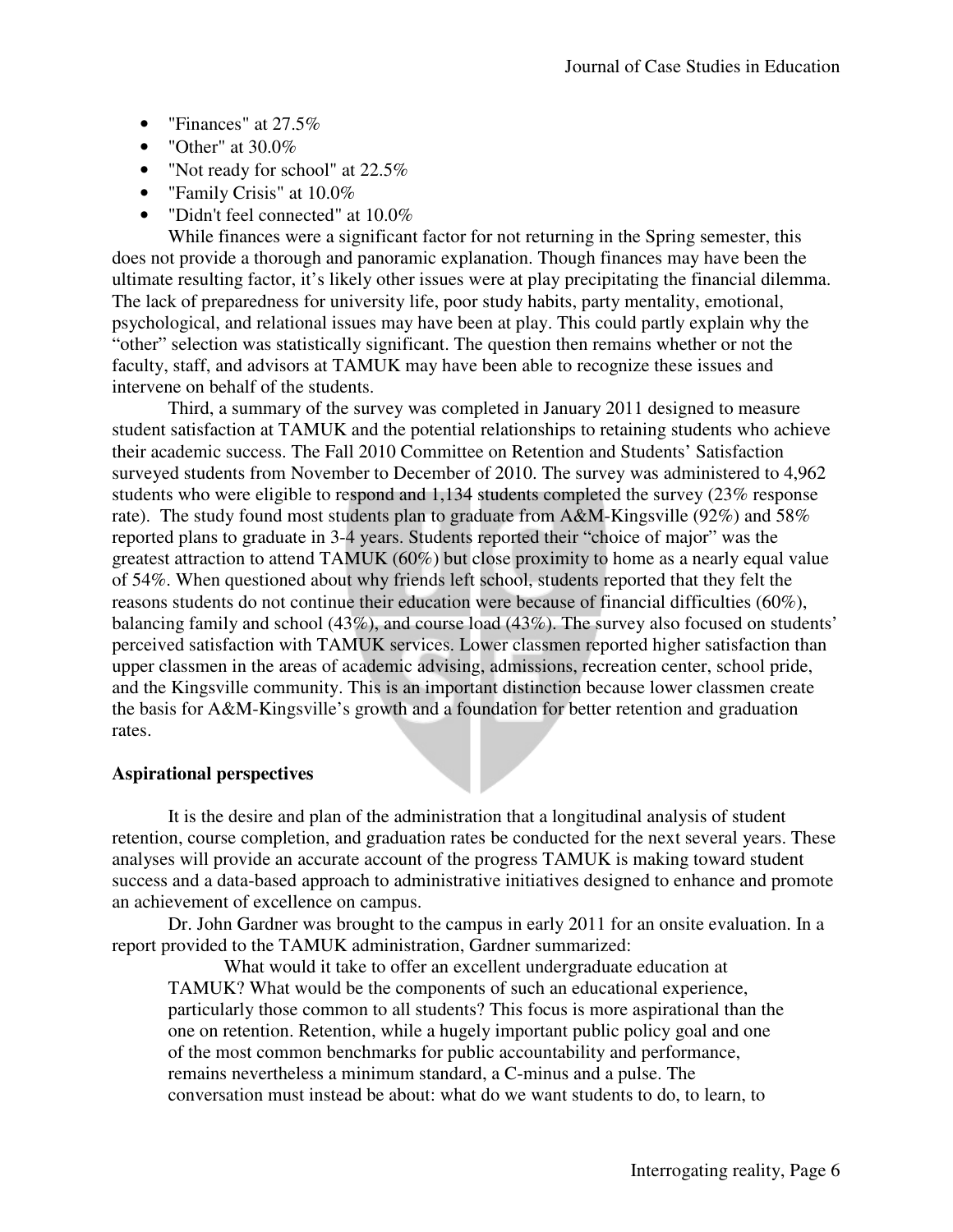experience and how do we deliver those experiences, and by whom? This proposed focus will be more aspirational; will be deemed to have more educational value; will be more embracing of the work of the faculty and will resonate better with their values as opposed to the more "corporate" metrics that are suggested by the focus on "retention" (Gardner, 2011, p. 5).

# **CONCLUSION**

 As TAMUK administrators face the daunting task of reversing retention rates, this study affirms their proactive plans to address freshman preparedness and the major issues incoming students face. Creating a campus-wide awareness, enhancing Freshman convocation weekend, creating a climate of connectedness, reviewing the Freshman process from application to student status, and innovative utilization of technology are vital to the plans of success for Texas A&M University-Kingsville. Additionally, as students, faculty, and universities grapple with complex contemporary issues related to retention and student success, serious institutional introspection will need to be conducted in order to keep up with the ever-changing educational and academic landscape. Honest and frank evaluations of the progress toward reversing student attrition must remain the constant of the future. If an institution doesn't know where it is, how can it determine where it is going?